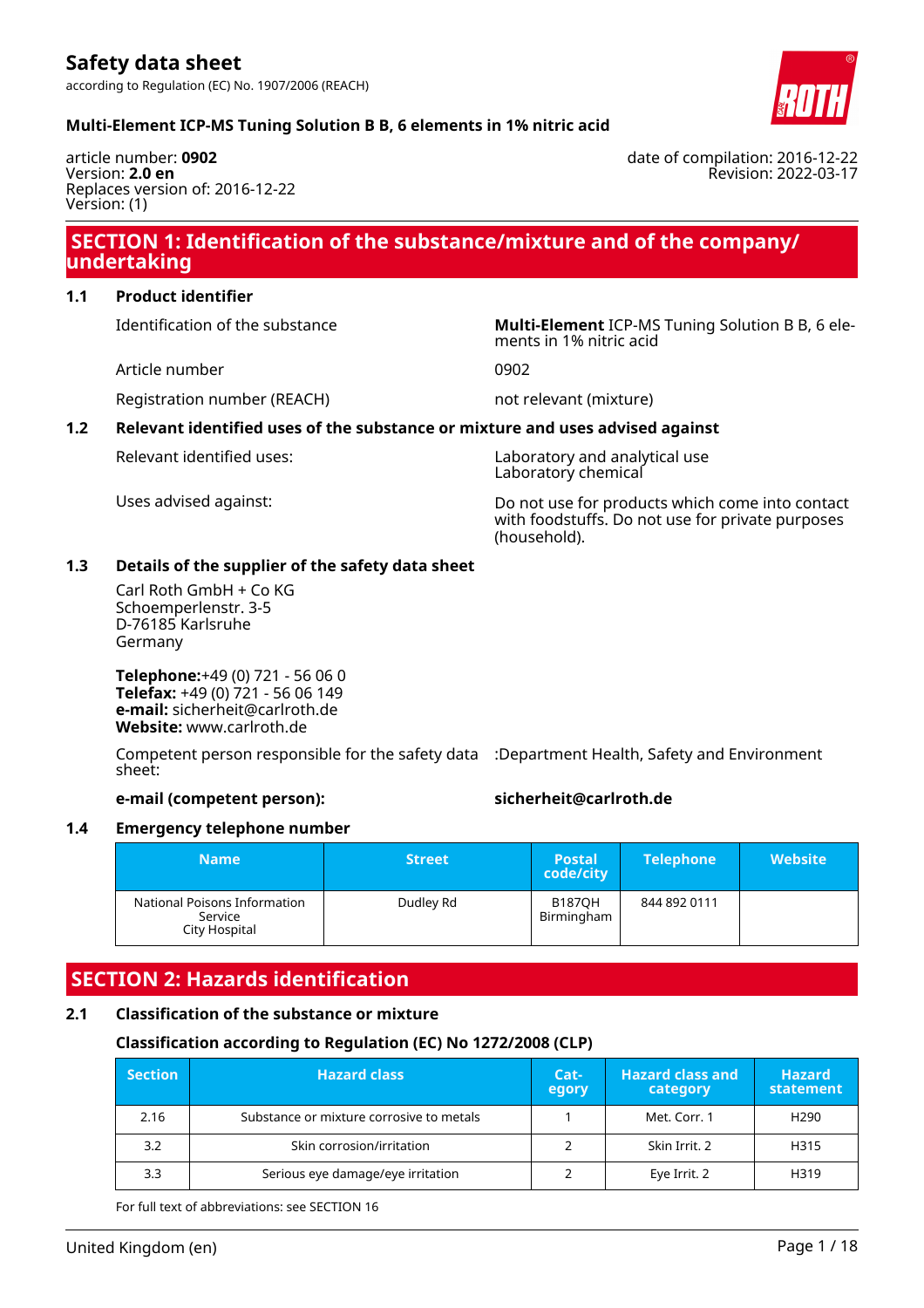according to Regulation (EC) No. 1907/2006 (REACH)

## **Multi-Element ICP-MS Tuning Solution B B, 6 elements in 1% nitric acid**

article number: **0902**

#### **2.2 Label elements**

**Labelling according to Regulation (EC) No 1272/2008 (CLP)**

Causes serious eye irritation

| Signal word              | Warning                      |
|--------------------------|------------------------------|
| Pictograms               |                              |
| GHS05                    |                              |
| <b>Hazard statements</b> |                              |
| H <sub>290</sub>         | May be corrosive to metals   |
| H315                     | Causes skin irritation       |
| H319                     | Causes serious eve irritatio |

# **Precautionary statements**

## **Precautionary statements - prevention**

P280 Wear protective gloves/protective clothing/eye protection/face protection

**Hazardous ingredients for labelling:** Nitric acid ...% [C ≤ 70 %]

## **Labelling of packages where the contents do not exceed 125 ml**

Signal word: **Warning**

Symbol(s)



contains: Nitric acid ...% [C ≤ 70 %]

### **2.3 Other hazards**

### **Results of PBT and vPvB assessment**

This mixture does not contain any substances that are assessed to be a PBT or a vPvB.

# **SECTION 3: Composition/information on ingredients**

#### **3.1 Substances**

not relevant (mixture)

## **3.2 Mixtures**

### **Description of the mixture**

| Name of sub-<br>stance           | <b>Identifier</b>                                                     | $Wt\%$ | <b>Classification acc. to</b><br><b>GHS</b>                                                                            | <b>Pictograms</b> | <b>Notes</b>                   |
|----------------------------------|-----------------------------------------------------------------------|--------|------------------------------------------------------------------------------------------------------------------------|-------------------|--------------------------------|
| Nitric acid % [ $C \le 70$<br>%1 | CAS No<br>7697-37-2<br>EC No<br>231-714-2<br>Index No<br>007-030-00-3 |        | Ox. Lig. 3 / H272<br>Met. Corr. 1 / H290<br>Acute Tox. 3 / H331<br>Skin Corr. 1A / H314<br>Eye Dam. 1 / H318<br>EUH071 | FI<br>※ を         | B(a)<br>GHS-HC<br><b>IOELV</b> |

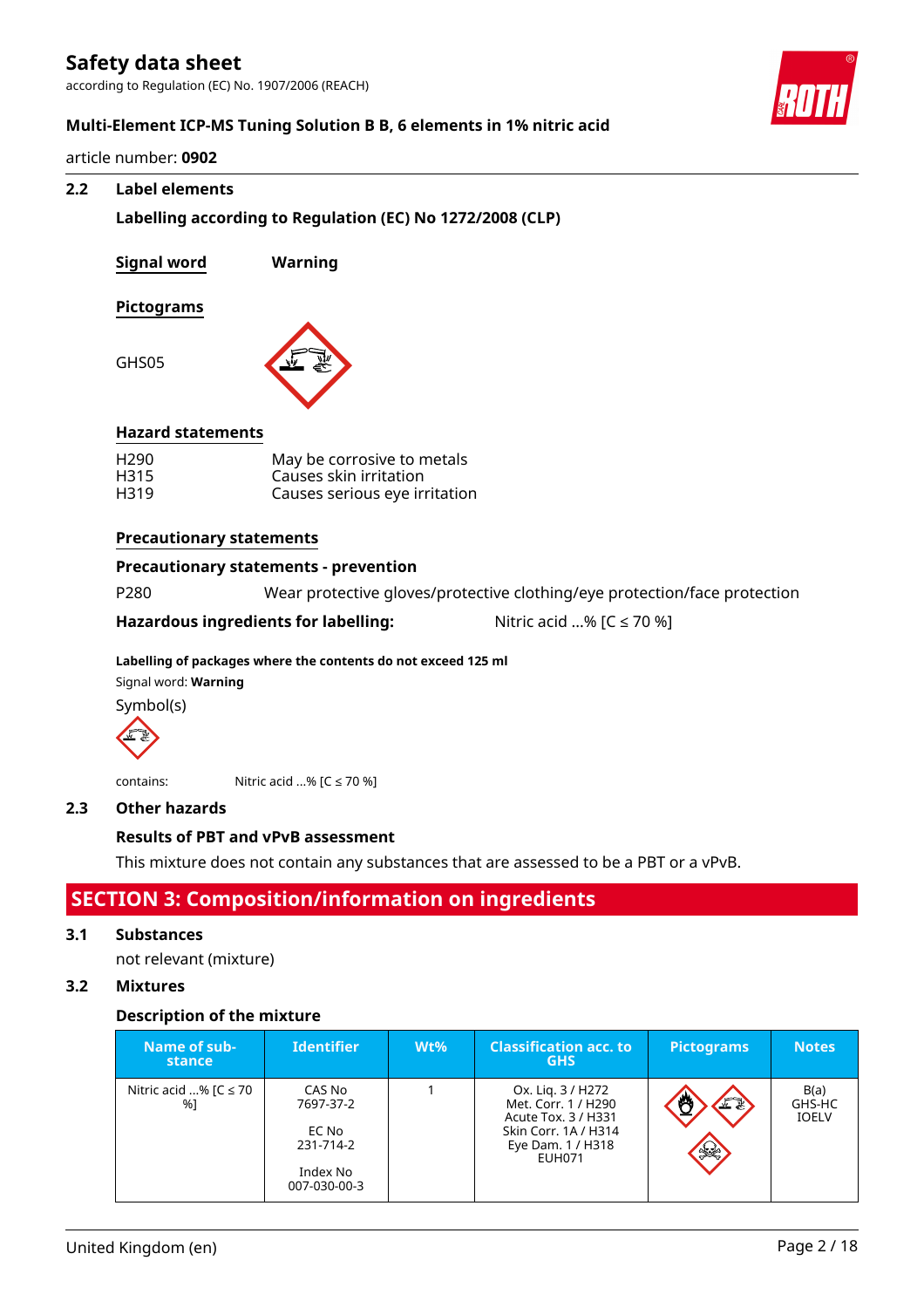according to Regulation (EC) No. 1907/2006 (REACH)



# **Multi-Element ICP-MS Tuning Solution B B, 6 elements in 1% nitric acid**

#### article number: **0902**

#### **Notes**

B(a): The classification refers to an aqueous solution

GHS-HC: Harmonised classification (the classification of the substance corresponds to the entry in the list according to 1272/ 2008/EC, Annex VI)

IOELV: Substance with a community indicative occupational exposure limit value

| Name of sub-<br>stance           | <b>Identifier</b>                                                     | <b>Specific Conc. Limits</b>                                                                            | <b>M-Factors</b>         | <b>ATE</b>     | <b>Exposure</b><br>route |
|----------------------------------|-----------------------------------------------------------------------|---------------------------------------------------------------------------------------------------------|--------------------------|----------------|--------------------------|
| Nitric acid % [C<br>$\leq 70$ %] | CAS No<br>7697-37-2<br>EC No<br>231-714-2<br>Index No<br>007-030-00-3 | Ox. Lig. 3; H272: C ≥ 65 %<br>Skin Corr. 1A; H314: C ≥ 20 %<br>Skin Corr. 1B; H314: 5 % $\leq$ C < 20 % | $\overline{\phantom{a}}$ | 2,65 $mg/1/4h$ | inhalation: va-<br>pour  |

For full text of abbreviations: see SECTION 16

# **SECTION 4: First aid measures**

### **4.1 Description of first aid measures**

#### **General notes**

Take off contaminated clothing.

#### **Following inhalation**

Provide fresh air. In all cases of doubt, or when symptoms persist, seek medical advice.

#### **Following skin contact**

Rinse skin with water/shower. In case of skin irritation, consult a physician.

#### **Following eye contact**

Irrigate copiously with clean, fresh water for at least 10 minutes, holding the eyelids apart. In case of eye irritation consult an ophthalmologist.

### **Following ingestion**

Rinse mouth. Call a doctor if you feel unwell.

### **4.2 Most important symptoms and effects, both acute and delayed**

Irritation

# **4.3 Indication of any immediate medical attention and special treatment needed**

none

# **SECTION 5: Firefighting measures**

### **5.1 Extinguishing media**

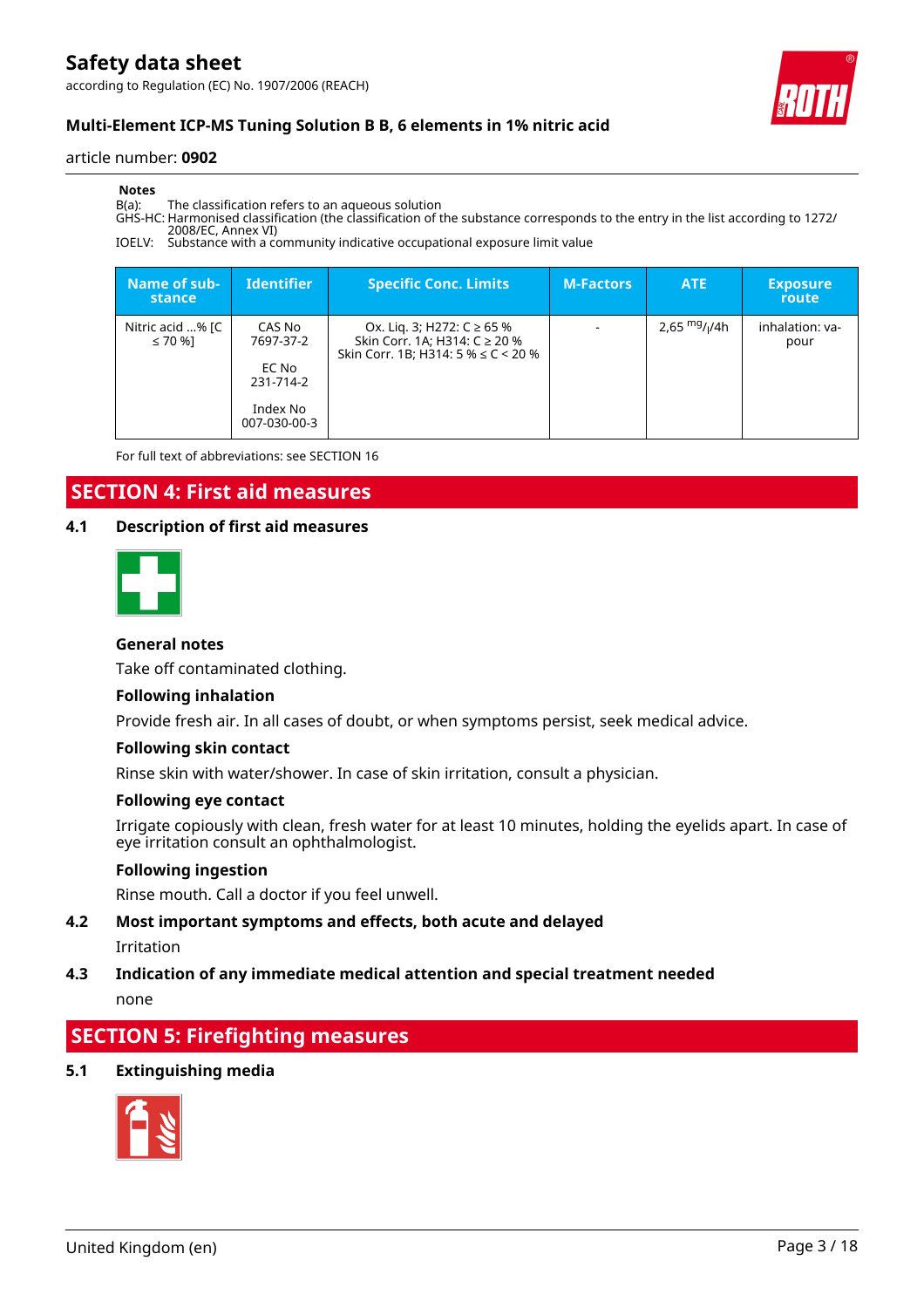according to Regulation (EC) No. 1907/2006 (REACH)



# **Multi-Element ICP-MS Tuning Solution B B, 6 elements in 1% nitric acid**

#### article number: **0902**

#### **Suitable extinguishing media**

co-ordinate firefighting measures to the fire surroundings water spray, alcohol resistant foam, dry extinguishing powder, BC-powder, carbon dioxide (CO₂)

### **Unsuitable extinguishing media**

water jet

### **5.2 Special hazards arising from the substance or mixture**

Non-combustible.

#### **Hazardous combustion products**

In case of fire may be liberated: Nitrogen oxides (NOx)

#### **5.3 Advice for firefighters**

In case of fire and/or explosion do not breathe fumes. Fight fire with normal precautions from a reasonable distance. Wear self-contained breathing apparatus.

# **SECTION 6: Accidental release measures**

#### **6.1 Personal precautions, protective equipment and emergency procedures**



#### **For non-emergency personnel**

Avoid contact with skin, eyes and clothes. Do not breathe vapour/spray.

#### **6.2 Environmental precautions**

Keep away from drains, surface and ground water. The product is an acid. Before discharge into sewage plants the product normally needs to be neutralised.

#### **6.3 Methods and material for containment and cleaning up**

### **Advice on how to contain a spill**

Covering of drains.

### **Advice on how to clean up a spill**

Absorb with liquid-binding material (sand, diatomaceous earth, acid- or universal binding agents).

#### **Other information relating to spills and releases**

Place in appropriate containers for disposal. Ventilate affected area.

#### **6.4 Reference to other sections**

Hazardous combustion products: see section 5. Personal protective equipment: see section 8. Incompatible materials: see section 10. Disposal considerations: see section 13.

# **SECTION 7: Handling and storage**

### **7.1 Precautions for safe handling**

No special measures are necessary.

### **Advice on general occupational hygiene**

Wash hands before breaks and after work. Keep away from food, drink and animal feedingstuffs.

## **7.2 Conditions for safe storage, including any incompatibilities**

Keep container tightly closed.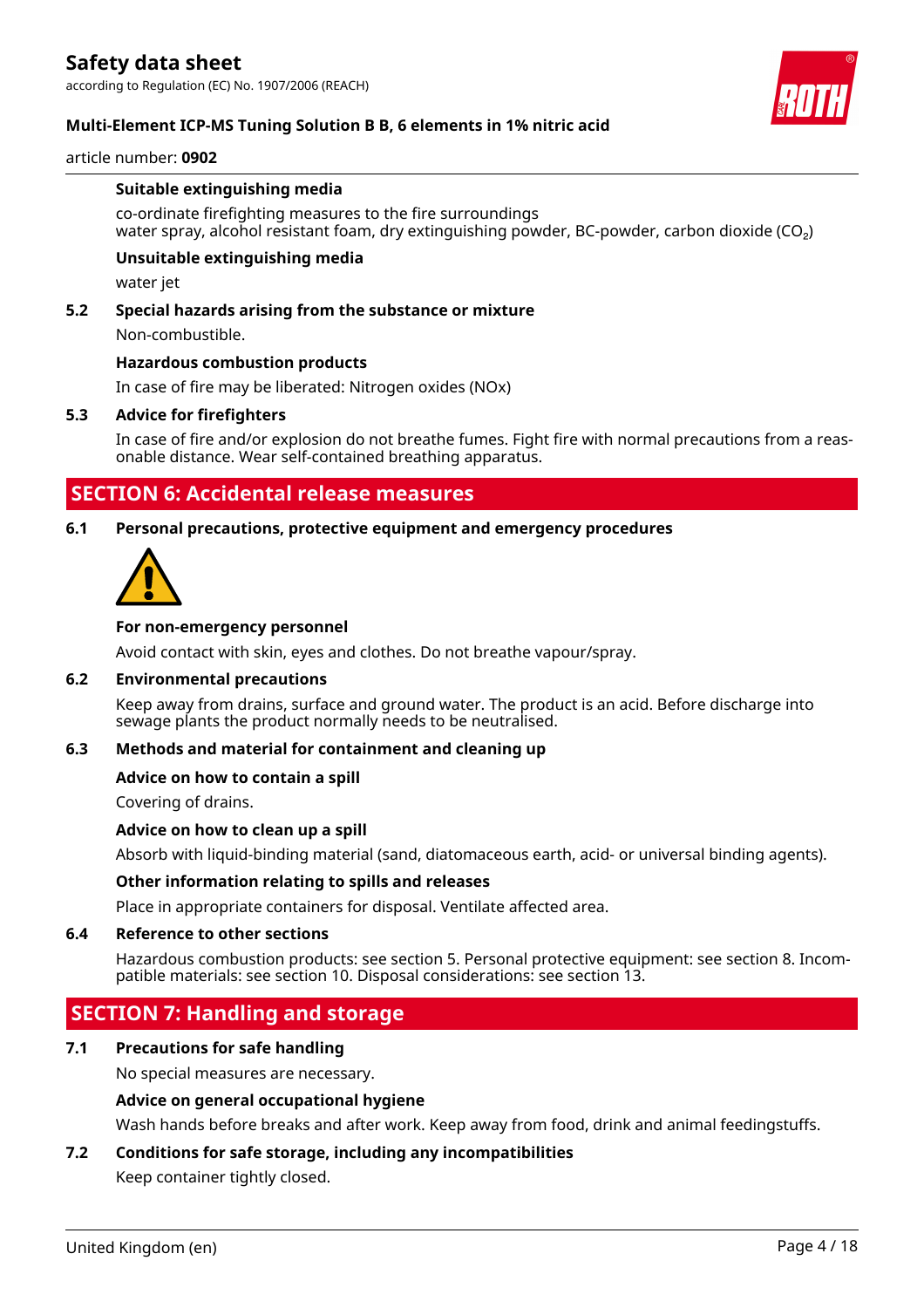# **Multi-Element ICP-MS Tuning Solution B B, 6 elements in 1% nitric acid**

article number: **0902**

# **Incompatible substances or mixtures**

Observe hints for combined storage.

**Consideration of other advice:**

# **Specific designs for storage rooms or vessels**

Recommended storage temperature: 15 – 25 °C

# **7.3 Specific end use(s)**

No information available.

# **SECTION 8: Exposure controls/personal protection**

# **8.1 Control parameters**

### **National limit values**

# **Occupational exposure limit values (Workplace Exposure Limits)**

| Cou<br>ntr<br>y | <b>Name of agent</b> | <b>CAS No</b> | Identi-<br><b>fier</b> | <b>TW</b><br>A<br>[pp<br>[m] | <b>TWA</b><br>$\mathsf{[mq]}$<br>$m3$ ] | <b>STE</b><br>L<br>[pp<br>[m] | <b>STEL</b><br>$\mathsf{[mq/}%$<br>m <sup>3</sup> | <b>Ceil</b><br>ing-<br><b>[pp</b><br>[m] | Ceil-<br>ing-C<br>$\lceil \mathsf{mq} \rceil$<br>m <sup>3</sup> | Nota-<br>tion | <b>Source</b>  |
|-----------------|----------------------|---------------|------------------------|------------------------------|-----------------------------------------|-------------------------------|---------------------------------------------------|------------------------------------------|-----------------------------------------------------------------|---------------|----------------|
| EU              | nitric acid          | 7697-37-      | <b>IOELV</b>           |                              |                                         |                               | 2,6                                               |                                          |                                                                 |               | 2006/15/<br>EC |
| GB              | cobalt               | 7440-48-<br>4 | <b>WEL</b>             |                              | 0,1                                     |                               |                                                   |                                          |                                                                 |               | EH40/<br>2005  |
| GB              | indium               | 7440-74-<br>6 | <b>WEL</b>             |                              | 0,1                                     |                               | 0,3                                               |                                          |                                                                 |               | EH40/<br>2005  |
| GB              | nitric acid          | 7697-37-      | <b>WEL</b>             |                              |                                         |                               | 2,6                                               |                                          |                                                                 |               | EH40/<br>2005  |

#### **Notation**

Ceiling-C Ceiling value is a limit value above which exposure should not occur

Short-term exposure limit: a limit value above which exposure should not occur and which is related to a 15minute period (unless otherwise specified)

TWA Time-weighted average (long-term exposure limit): measured or calculated in relation to a reference period of 8 hours time-weighted average (unless otherwise specified)

# **8.2 Exposure controls**

### **Individual protection measures (personal protective equipment)**

### **Eye/face protection**



Use safety goggle with side protection.

### **Skin protection**



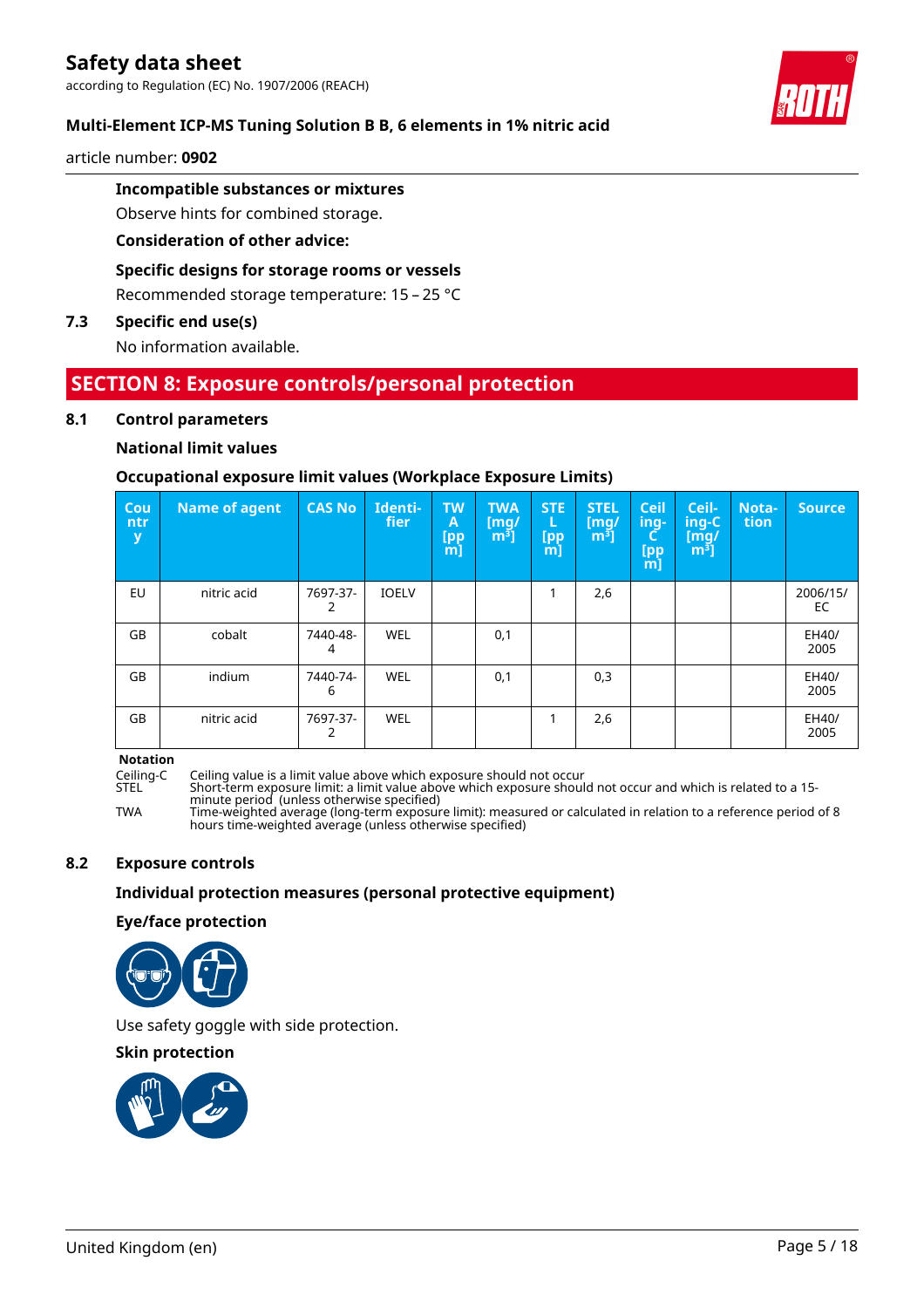

article number: **0902**

# **• hand protection**

Wear suitable gloves. Chemical protection gloves are suitable, which are tested according to EN 374. For special purposes, it is recommended to check the resistance to chemicals of the protective gloves mentioned above together with the supplier of these gloves. The times are approximate values from measurements at 22 ° C and permanent contact. Increased temperatures due to heated substances, body heat etc. and a reduction of the effective layer thickness by stretching can lead to a considerable reduction of the breakthrough time. If in doubt, contact manufacturer. At an approx. 1.5 times larger / smaller layer thickness, the respective breakthrough time is doubled / halved. The data apply only to the pure substance. When transferred to substance mixtures, they may only be considered as a guide.

#### **• type of material**

NBR (Nitrile rubber)

#### **• material thickness**

>0,11 mm

#### **• breakthrough times of the glove material**

>480 minutes (permeation: level 6)

#### **• other protection measures**

Take recovery periods for skin regeneration. Preventive skin protection (barrier creams/ointments) is recommended.

#### **Respiratory protection**



Respiratory protection necessary at: Aerosol or mist formation.

### **Environmental exposure controls**

Keep away from drains, surface and ground water.

# **SECTION 9: Physical and chemical properties**

### **9.1 Information on basic physical and chemical properties**

| Physical state                                              | liquid                 |
|-------------------------------------------------------------|------------------------|
| Colour                                                      | colourless             |
| Odour                                                       | characteristic         |
| Melting point/freezing point                                | ~0 °C                  |
| Boiling point or initial boiling point and boiling<br>range | $~100$ °C at 1.013 hPa |
| Flammability                                                | non-combustible        |
| Lower and upper explosion limit                             | not determined         |
| Flash point                                                 | not determined         |
| Auto-ignition temperature                                   | not determined         |
| Decomposition temperature                                   | not relevant           |
| pH (value)                                                  | $<$ 2                  |
| Kinematic viscosity                                         | not determined         |

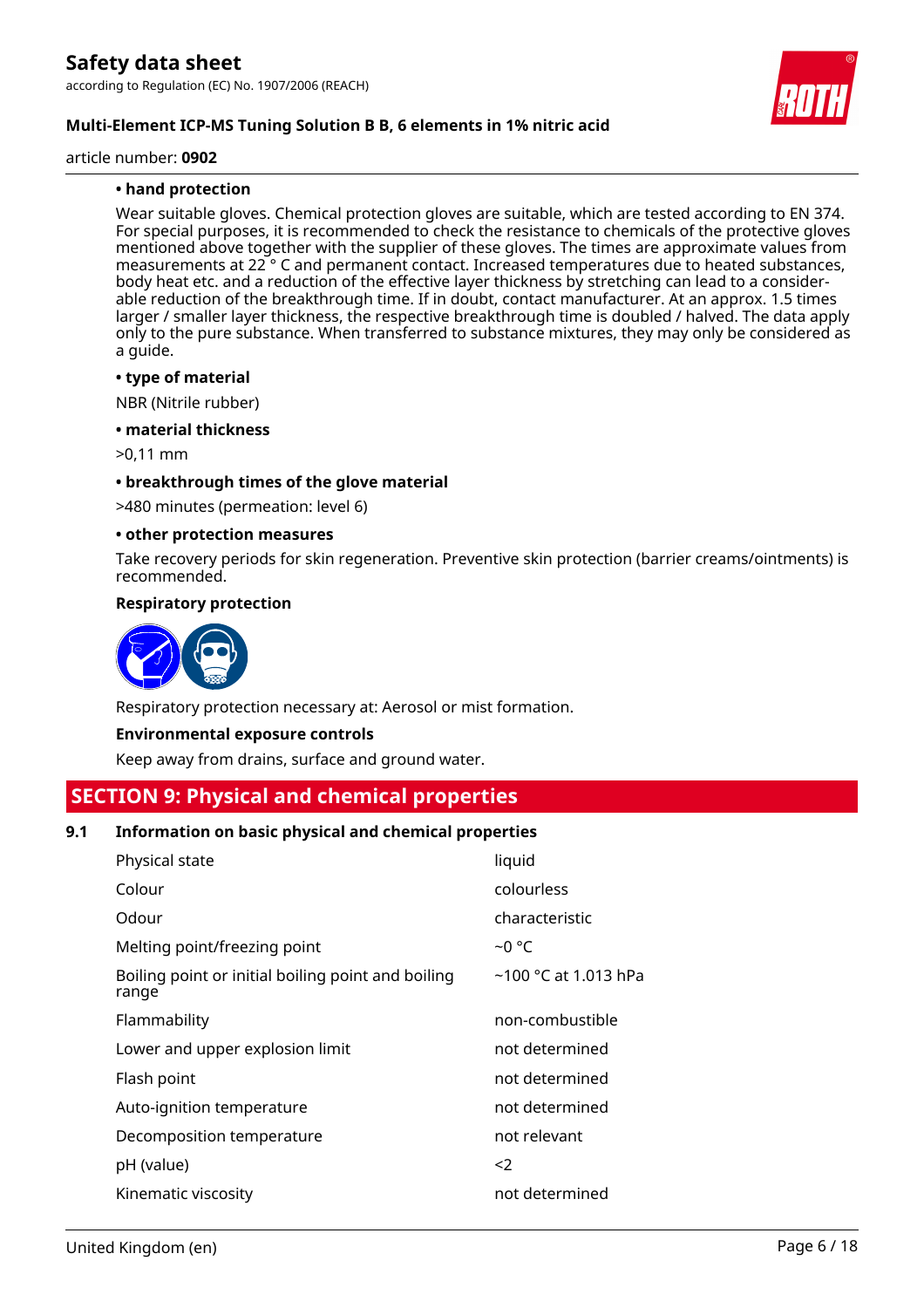**Multi-Element ICP-MS Tuning Solution B B, 6 elements in 1% nitric acid**



article number: **0902**

|     | Solubility(ies)                                        |                                               |
|-----|--------------------------------------------------------|-----------------------------------------------|
|     | Water solubility                                       | miscible in any proportion                    |
|     | Partition coefficient                                  |                                               |
|     | Partition coefficient n-octanol/water (log value):     | not relevant (inorganic)                      |
|     |                                                        |                                               |
|     | Vapour pressure                                        | not determined                                |
|     | Density and/or relative density                        |                                               |
|     | Density                                                | ~1 $9/_{cm^3}$ at 20 °C                       |
|     | Relative vapour density                                | information on this property is not available |
|     | Particle characteristics                               | not relevant (liquid)                         |
|     | Other safety parameters                                |                                               |
|     | Oxidising properties                                   | none                                          |
| 9.2 | <b>Other information</b>                               |                                               |
|     | Information with regard to physical hazard<br>classes: |                                               |
|     | Corrosive to metals                                    | category 1: corrosive to metals               |
|     | Other safety characteristics:                          |                                               |
|     | Miscibility                                            | completely miscible with water                |
|     |                                                        |                                               |

# **SECTION 10: Stability and reactivity**

### **10.1 Reactivity**

Substance or mixture corrosive to metals.

### **10.2 Chemical stability**

The material is stable under normal ambient and anticipated storage and handling conditions of temperature and pressure.

# **10.3 Possibility of hazardous reactions**

**Violent reaction with:** Ammonia (NH3), Bases, Metals, Reducing agents, Strong alkali, Organic solvents

### **10.4 Conditions to avoid**

Keep away from heat.

# **10.5 Incompatible materials**

different metals (due to the release of hydrogen in an acid/alkaline medium)

# **10.6 Hazardous decomposition products**

Hazardous combustion products: see section 5.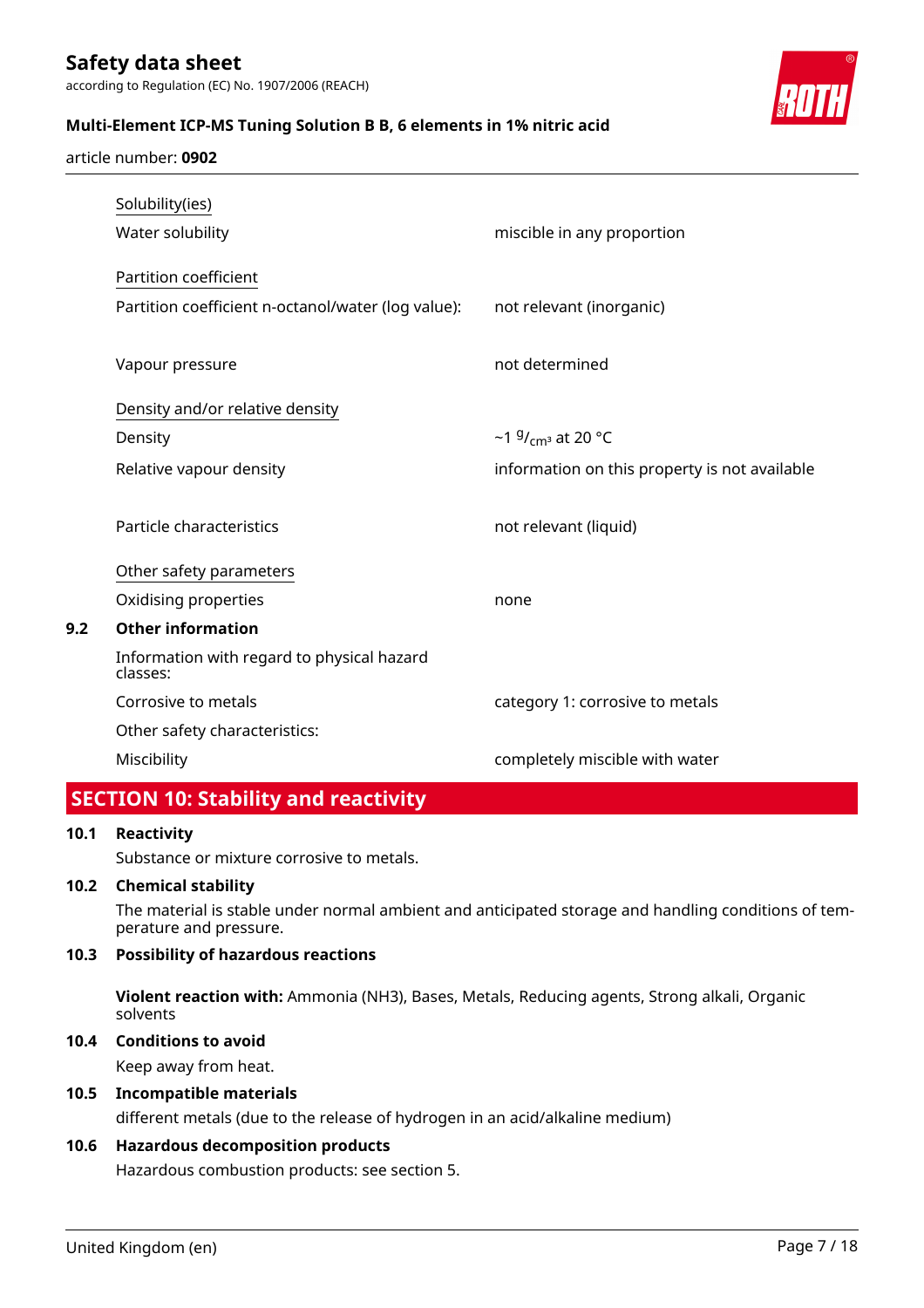according to Regulation (EC) No. 1907/2006 (REACH)

## **Multi-Element ICP-MS Tuning Solution B B, 6 elements in 1% nitric acid**

#### article number: **0902**

# **SECTION 11: Toxicological information**

## **11.1 Information on hazard classes as defined in Regulation (EC) No 1272/2008**

Test data are not available for the complete mixture.

## **Classification procedure**

The method for classification of the mixture is based on ingredients of the mixture (additivity formula).

# **Classification according to GHS (1272/2008/EC, CLP)**

### **Acute toxicity**

Shall not be classified as acutely toxic.

| Acute toxicity estimate (ATE) of components of the mixture |               |                       |                           |  |
|------------------------------------------------------------|---------------|-----------------------|---------------------------|--|
| Name of substance \                                        | <b>CAS No</b> | <b>Exposure route</b> | <b>ATE</b>                |  |
| Nitric acid % $[C \le 70$ %]                               | 7697-37-2     | inhalation: vapour    | 2,65 mg/ <sub>l</sub> /4h |  |

# **Acute toxicity of components of the mixture**

| Name of substance            | <b>CAS No</b> | <b>Exposure</b><br>route | <b>Endpoint</b> | Value                                  | <b>Species</b> |
|------------------------------|---------------|--------------------------|-----------------|----------------------------------------|----------------|
| Nitric acid % $[C \le 70$ %] | 7697-37-2     | inhalation: va-<br>pour  | <b>LC50</b>     | >2,65 <sup>mg</sup> / <sub>l</sub> /4h | rat            |

### **Skin corrosion/irritation**

Causes skin irritation.

### **Serious eye damage/eye irritation**

Causes serious eye irritation.

### **Respiratory or skin sensitisation**

Shall not be classified as a respiratory or skin sensitiser.

### **Germ cell mutagenicity**

Shall not be classified as germ cell mutagenic.

#### **Carcinogenicity**

Shall not be classified as carcinogenic.

#### **Reproductive toxicity**

Shall not be classified as a reproductive toxicant.

### **Specific target organ toxicity - single exposure**

Shall not be classified as a specific target organ toxicant (single exposure).

### **Specific target organ toxicity - repeated exposure**

Shall not be classified as a specific target organ toxicant (repeated exposure).

#### **Aspiration hazard**

Shall not be classified as presenting an aspiration hazard.

### **Symptoms related to the physical, chemical and toxicological characteristics**

#### **• If swallowed**

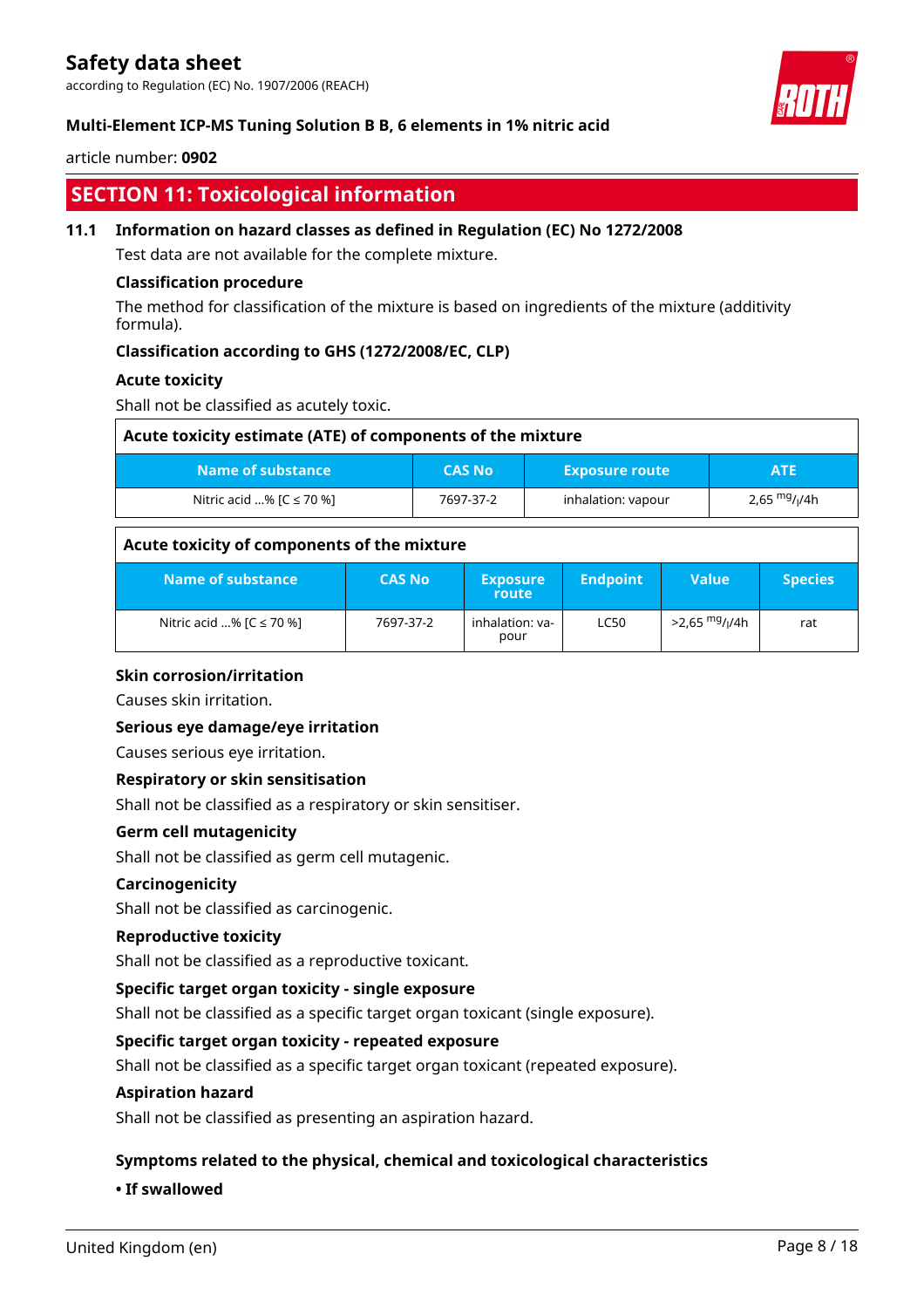according to Regulation (EC) No. 1907/2006 (REACH)



# **Multi-Element ICP-MS Tuning Solution B B, 6 elements in 1% nitric acid**

article number: **0902**

Data are not available.

# **• If in eyes**

Causes serious eye irritation

# **• If inhaled**

Data are not available.

# **• If on skin**

causes skin irritation

# **• Other information**

This information is based upon the present state of our knowledge.

# **11.2 Endocrine disrupting properties**

None of the ingredients are listed.

# **11.3 Information on other hazards**

There is no additional information.

# **SECTION 12: Ecological information**

# **12.1 Toxicity**

Shall not be classified as hazardous to the aquatic environment.

# **Biodegradation**

The methods for determining the biological degradability are not applicable to inorganic substances.

# **12.2 Process of degradability** Data are not available.

- **12.3 Bioaccumulative potential** Data are not available.
- **12.4 Mobility in soil** Data are not available.
- **12.5 Results of PBT and vPvB assessment** Data are not available.
- **12.6 Endocrine disrupting properties** None of the ingredients are listed.
- **12.7 Other adverse effects** Data are not available.

# **SECTION 13: Disposal considerations**

# **13.1 Waste treatment methods**



This material and its container must be disposed of as hazardous waste. Dispose of contents/container in accordance with local/regional/national/international regulations.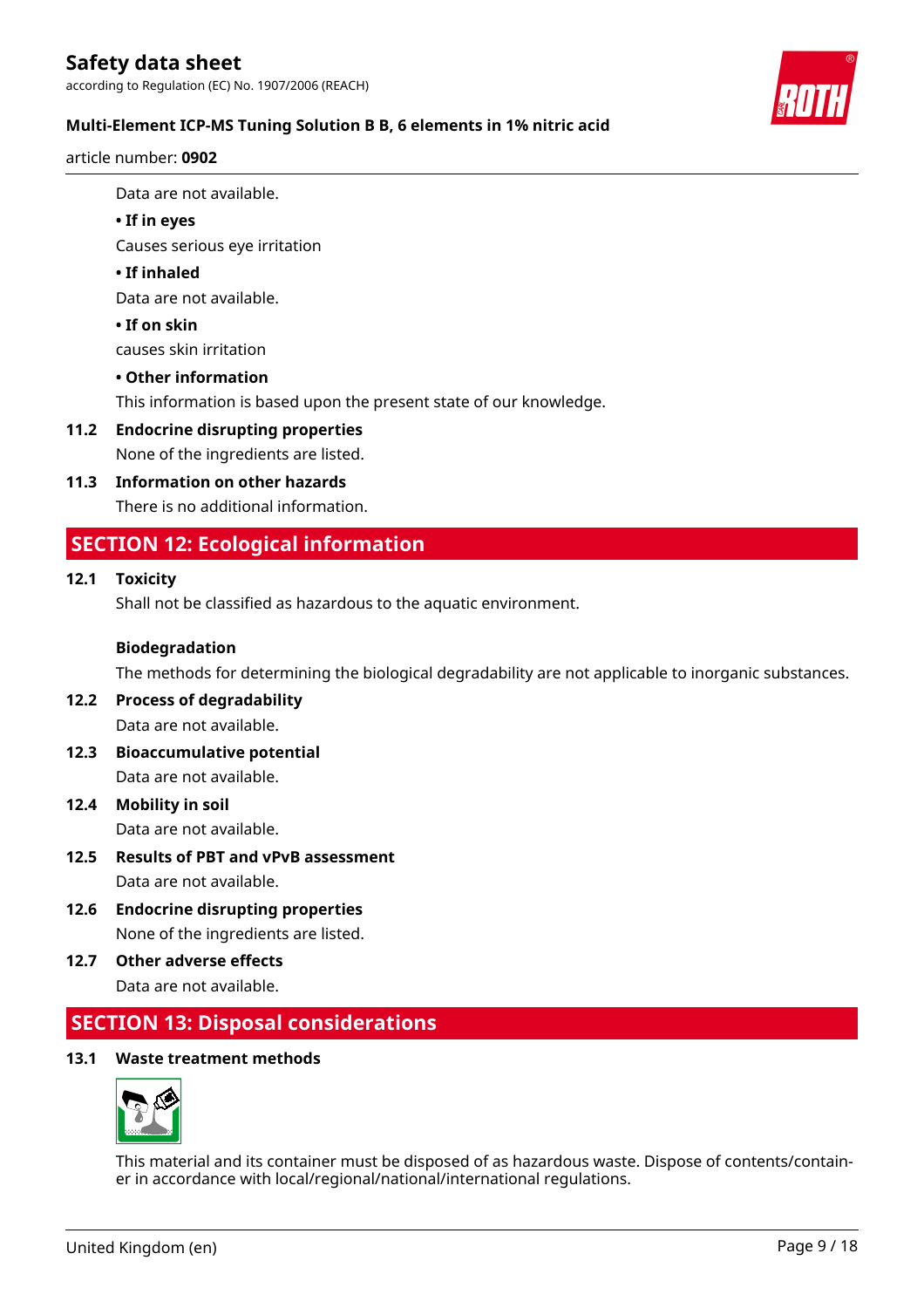according to Regulation (EC) No. 1907/2006 (REACH)

#### **Multi-Element ICP-MS Tuning Solution B B, 6 elements in 1% nitric acid**

#### article number: **0902**

### **Sewage disposal-relevant information**

Do not empty into drains.

#### **Waste treatment of containers/packagings**

It is a dangerous waste; only packagings which are approved (e.g. acc. to ADR) may be used.

#### **13.2 Relevant provisions relating to waste**

The allocation of waste identity numbers/waste descriptions must be carried out according to the EEC, specific to the industry and process. Waste catalogue ordinance (Germany).

#### **13.3 Remarks**

Waste shall be separated into the categories that can be handled separately by the local or national waste management facilities. Please consider the relevant national or regional provisions.

# **SECTION 14: Transport information**

| 14.1 | UN number or ID number                 |                                                                            |
|------|----------------------------------------|----------------------------------------------------------------------------|
|      | ADRRID                                 | <b>UN 3264</b>                                                             |
|      | IMDG-Code                              | <b>UN 3264</b>                                                             |
|      | ICAO-TI                                | <b>UN 3264</b>                                                             |
| 14.2 | UN proper shipping name                |                                                                            |
|      | <b>ADRRID</b>                          | CORROSIVE LIQUID, ACIDIC, INORGANIC, N.O.S.                                |
|      | IMDG-Code                              | CORROSIVE LIQUID, ACIDIC, INORGANIC, N.O.S.                                |
|      | <b>ICAO-TI</b>                         | Corrosive liquid, acidic, inorganic, n.o.s.                                |
|      | Technical name (hazardous ingredients) | Nitric acid % [ $C \le 70$ %], Cobalt powder                               |
| 14.3 | <b>Transport hazard class(es)</b>      |                                                                            |
|      | <b>ADRRID</b>                          | 8                                                                          |
|      | IMDG-Code                              | 8                                                                          |
|      | <b>ICAO-TI</b>                         | 8                                                                          |
| 14.4 | <b>Packing group</b>                   |                                                                            |
|      | <b>ADRRID</b>                          | III                                                                        |
|      | IMDG-Code                              | III                                                                        |
|      | <b>ICAO-TI</b>                         | III                                                                        |
| 14.5 | <b>Environmental hazards</b>           | non-environmentally hazardous acc. to the dan-<br>gerous goods regulations |
| 14.6 | <b>Special precautions for user</b>    |                                                                            |

Provisions for dangerous goods (ADR) should be complied within the premises.

# **14.7 Maritime transport in bulk according to IMO instruments**

The cargo is not intended to be carried in bulk.

## **14.8 Information for each of the UN Model Regulations**

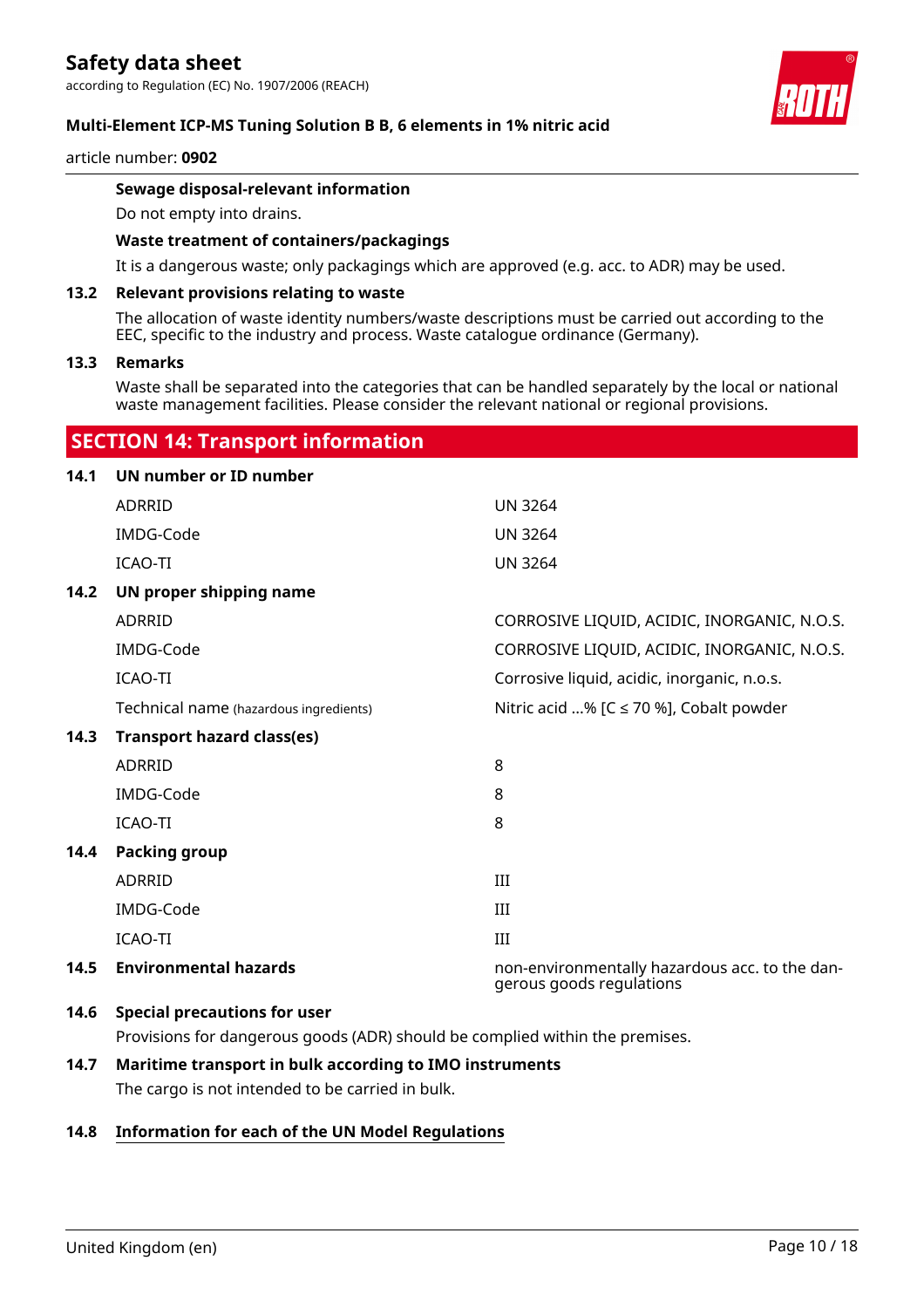according to Regulation (EC) No. 1907/2006 (REACH)



# **Multi-Element ICP-MS Tuning Solution B B, 6 elements in 1% nitric acid**

article number: **0902**

| Transport of dangerous goods by road, rail and inland waterway (ADR/RID/ADN) - Additional<br>information    |                                                                                                                                    |  |  |
|-------------------------------------------------------------------------------------------------------------|------------------------------------------------------------------------------------------------------------------------------------|--|--|
| Proper shipping name                                                                                        | CORROSIVE LIQUID, ACIDIC, INORGANIC, N.O.S.                                                                                        |  |  |
| Particulars in the transport document                                                                       | UN3264, CORROSIVE LIQUID, ACIDIC, INORGAN-<br>IC, N.O.S., (Nitric acid % [C $\leq$ 70 %], Cobalt<br>powder, solution), 8, III, (E) |  |  |
| Classification code                                                                                         | C <sub>1</sub>                                                                                                                     |  |  |
| Danger label(s)                                                                                             | 8                                                                                                                                  |  |  |
|                                                                                                             |                                                                                                                                    |  |  |
| Special provisions (SP)                                                                                     | 274                                                                                                                                |  |  |
| Excepted quantities (EQ)                                                                                    | E <sub>1</sub>                                                                                                                     |  |  |
| Limited quantities (LQ)                                                                                     | 5L                                                                                                                                 |  |  |
| Transport category (TC)                                                                                     | 3                                                                                                                                  |  |  |
| Tunnel restriction code (TRC)                                                                               | E                                                                                                                                  |  |  |
| Hazard identification No                                                                                    | 80                                                                                                                                 |  |  |
| <b>Emergency Action Code</b>                                                                                | 2X                                                                                                                                 |  |  |
| Regulations concerning the International Carriage of Dangerous Goods by Rail (RID)Additional<br>information |                                                                                                                                    |  |  |
| <b>Classification code</b>                                                                                  | 8                                                                                                                                  |  |  |
| Danger label(s)                                                                                             | 8                                                                                                                                  |  |  |
|                                                                                                             |                                                                                                                                    |  |  |
| <b>Special provisions (SP)</b>                                                                              | 274                                                                                                                                |  |  |
| <b>Excepted quantities (EQ)</b>                                                                             | E <sub>1</sub>                                                                                                                     |  |  |
| Limited quantities (LQ)                                                                                     | 5L                                                                                                                                 |  |  |
| Transport category (TC)                                                                                     | 3                                                                                                                                  |  |  |
| <b>Hazard identification No</b>                                                                             | 80                                                                                                                                 |  |  |
| <b>International Maritime Dangerous Goods Code (IMDG) - Additional information</b>                          |                                                                                                                                    |  |  |
| Proper shipping name                                                                                        | CORROSIVE LIQUID, ACIDIC, INORGANIC, N.O.S.                                                                                        |  |  |
| Particulars in the shipper's declaration                                                                    | UN3264, CORROSIVE LIQUID, ACIDIC, INORGAN-<br>IC, N.O.S., (Nitric acid % [C $\leq$ 70 %], Cobalt<br>powder, solution), 8, III      |  |  |
| Marine pollutant                                                                                            |                                                                                                                                    |  |  |
| Danger label(s)                                                                                             | 8                                                                                                                                  |  |  |
|                                                                                                             |                                                                                                                                    |  |  |
| Special provisions (SP)                                                                                     | 223, 274                                                                                                                           |  |  |
| Excepted quantities (EQ)                                                                                    | E <sub>1</sub>                                                                                                                     |  |  |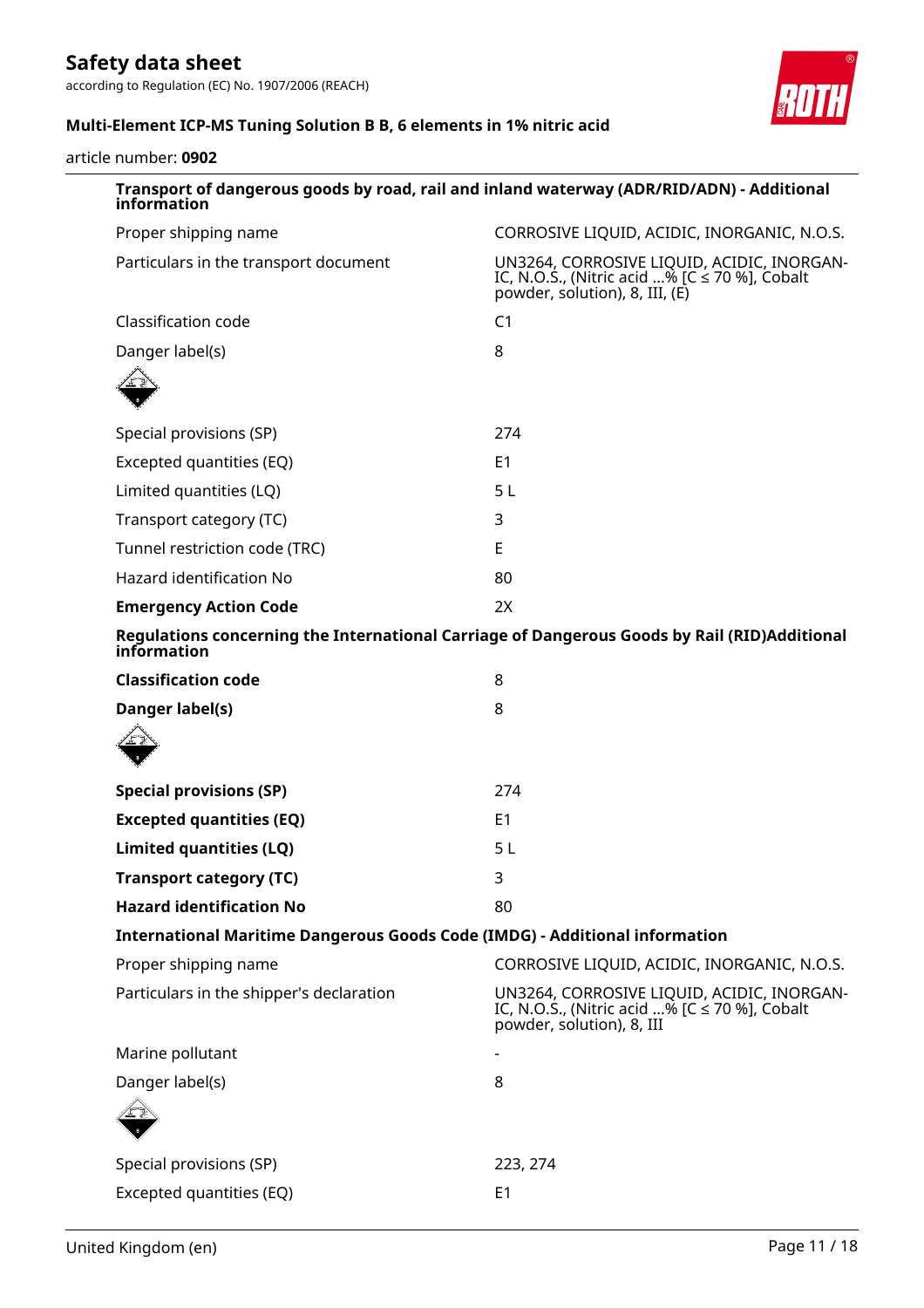according to Regulation (EC) No. 1907/2006 (REACH)



# **Multi-Element ICP-MS Tuning Solution B B, 6 elements in 1% nitric acid**

| article number: <b>0902</b>                                                        |                                                                                                                          |
|------------------------------------------------------------------------------------|--------------------------------------------------------------------------------------------------------------------------|
| Limited quantities (LQ)                                                            | 5 L                                                                                                                      |
| <b>EmS</b>                                                                         | $F-A, S-B$                                                                                                               |
| Stowage category                                                                   | A                                                                                                                        |
| <b>Segregation group</b>                                                           | 1 - Acids                                                                                                                |
| International Civil Aviation Organization (ICAO-IATA/DGR) - Additional information |                                                                                                                          |
| Proper shipping name                                                               | Corrosive liquid, acidic, inorganic, n.o.s.                                                                              |
| Particulars in the shipper's declaration                                           | UN3264, Corrosive liquid, acidic, inorganic, n.o.s.,<br>(Nitric acid % [C ≤ 70 %], Cobalt powder, solu-<br>tion), 8, III |
| Danger label(s)<br>$\curvearrowright$                                              | 8                                                                                                                        |

| $\frac{1}{\sqrt{2}}$     |    |  |
|--------------------------|----|--|
| Special provisions (SP)  | A3 |  |
| Excepted quantities (EQ) | E1 |  |
| Limited quantities (LQ)  |    |  |

# **SECTION 15: Regulatory information**

### **15.1 Safety, health and environmental regulations/legislation specific for the substance or mixture**

### **Relevant provisions of the European Union (EU)**

### **Restrictions according to REACH, Annex XVII**

| Dangerous substances with restrictions (REACH, Annex XVII) |                                                                                                          |               |                    |           |
|------------------------------------------------------------|----------------------------------------------------------------------------------------------------------|---------------|--------------------|-----------|
| Name of substance                                          | Name acc. to inventory                                                                                   | <b>CAS No</b> | <b>Restriction</b> | <b>No</b> |
| B, 6 elements in 1% nitric acid                            | this product meets the criteria for<br>classification in accordance with Reg-<br>ulation No 1272/2008/EC |               | R3                 |           |
| Nitric acid % $[C \le 70$ %]                               | substances in tattoo inks and perman-<br>ent make-up                                                     |               | R75                | 75        |

**Legend**

R3 1. Shall not be used in:

- ornamental articles intended to produce light or colour effects by means of different phases, for example in ornamental lamps and ashtrays,

- tricks and jokes, - games for one or more participants, or any article intended to be used as such, even with ornamental aspects,

2. Articles not complying with paragraph 1 shall not be placed on the market. 3. Shall not be placed on the market if they contain a colouring agent, unless required for fiscal reasons, or perfume,

or both, if they: — can be used as fuel in decorative oil lamps for supply to the general public, and

— present an aspiration hazard and are labelled with H304.

opaque containers not exceeding 1 litre by 1 December 2010.';

4. Decorative oil lamps for supply to the general public shall not be placed on the market unless they conform to the European Standard on Decorative oil lamps (EN 14059) adopted by the European Committee for Standardisation (CEN).

5. Without prejudice to the implementation of other Union provisions relating to the classification, labelling and packaging of substances and mixtures, suppliers shall ensure, before the placing on the market, that the following requirements are met:

(a) lamp oils, labelled with H304, intended for supply to the general public are visibly, legibly and indelibly marked as follows: "Keep lamps filled with this liquid out of the reach of children"; and, by 1 December 2010, "Just a sip of lamp oil – or even sucking the wick of lamps – may lead to life-threatening lung damage";

(b) grill lighter fluids, labelled with H304, intended for supply to the general public are legibly and indelibly marked by 1 December 2010 as follows: 'Just a sip of grill lighter fluid may lead to life threatening lung damage'; (c) lamps oils and grill lighters, labelled with H304, intended for supply to the general public are packaged in black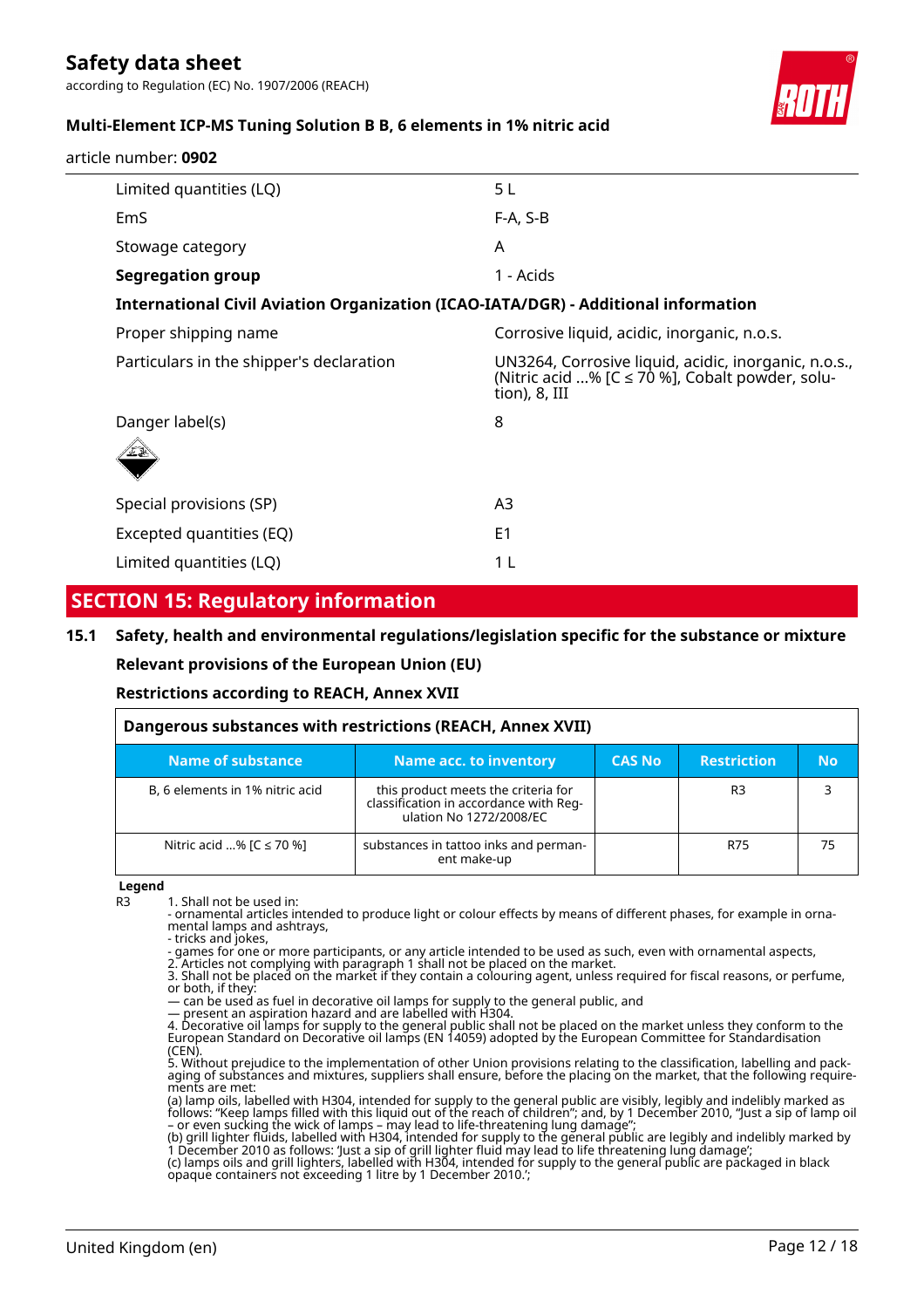**Multi-Element ICP-MS Tuning Solution B B, 6 elements in 1% nitric acid**

#### article number: **0902**



8. Mixtures that do not contain the statement "Mixture for use in tattoos or permanent make-up" shall not be used for tattooing purposes.

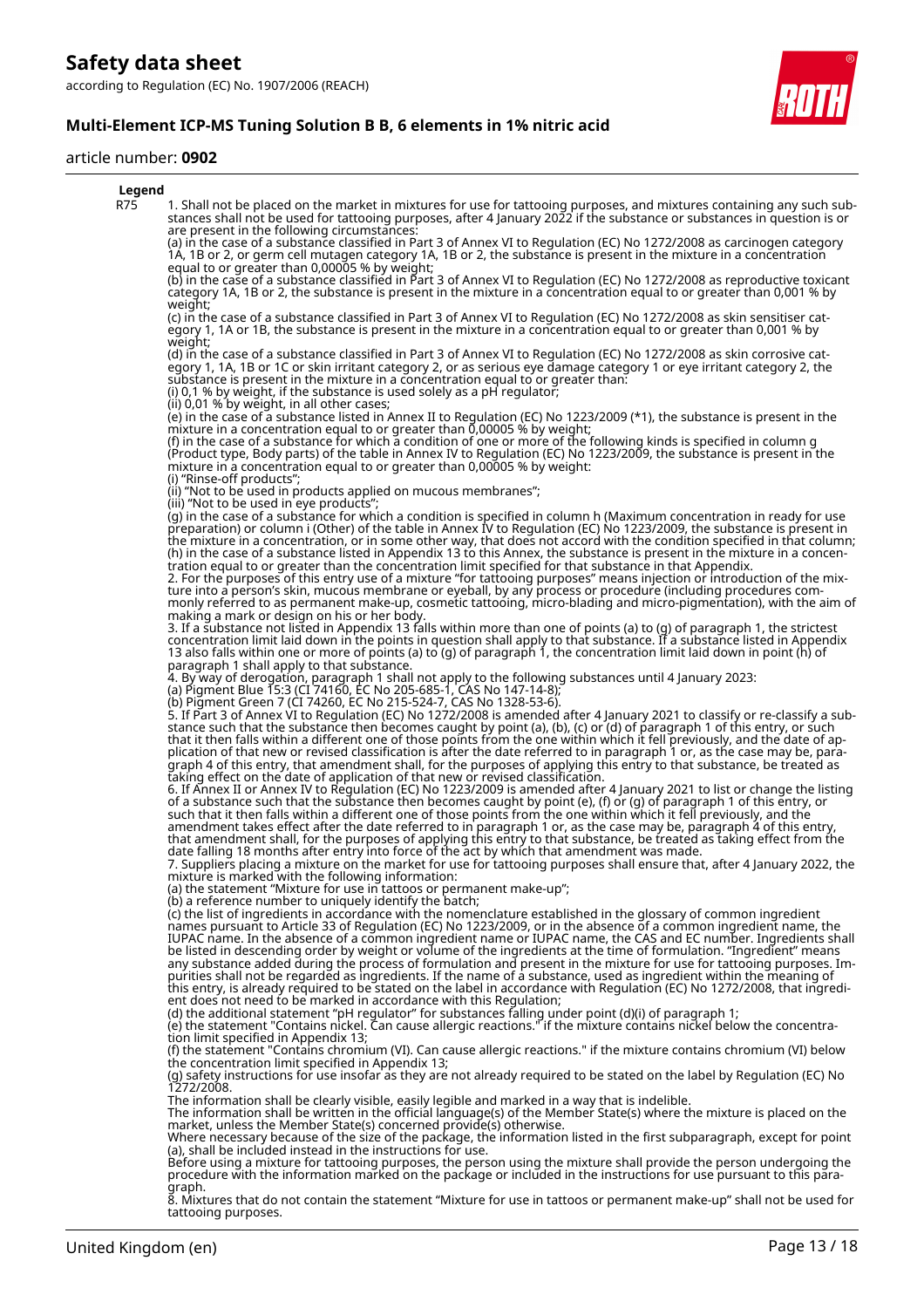according to Regulation (EC) No. 1907/2006 (REACH)



# **Multi-Element ICP-MS Tuning Solution B B, 6 elements in 1% nitric acid**

#### article number: **0902**

#### **Legend**

9. This entry does not apply to substances that are gases at temperature of 20 °C and pressure of 101,3 kPa, or generate a vapour pressure of more than 300 kPa at temperature of 50 °C, with the exception of formaldehyde (CAS No 50- 00-0, EC No 200-001-8).

10. This entry does not apply to the placing on the market of a mixture for use for tattooing purposes, or to the use of a mixture for tattooing purposes, when placed on the market exclusively as a medical device or an accessory to a medical device, within the meaning of Regulation (EU) 2017/745, or when used exclusively as a medical device or an accessory to a medical device, within the same meaning. Where the placing on the market or use may not be exclusively as a medical device or an accessory to a medical device, the requirements of Regulation (EU) 2017/745 and of this Regulation shall apply cumulatively.

#### **List of substances subject to authorisation (REACH, Annex XIV)/SVHC - candidate list**

None of the ingredients are listed.

#### **Seveso Directive**

|           | 2012/18/EU (Seveso III)               |                                                                                                   |              |
|-----------|---------------------------------------|---------------------------------------------------------------------------------------------------|--------------|
| <b>No</b> | Dangerous substance/hazard categories | Qualifying quantity (tonnes) for the application of lower and upper-tier re-<br><b>auirements</b> | <b>Notes</b> |
|           | not assigned                          |                                                                                                   |              |

#### **Deco-Paint Directive**

| <b>VOC</b> | 0 % |
|------------|-----|
| content    | 09/ |
|            |     |

#### **Industrial Emissions Directive (IED)**

| VOC content                                | 0 %  |
|--------------------------------------------|------|
| VOC content (Water content was discounted) | 09/1 |

### **Directive on the restriction of the use of certain hazardous substances in electrical and electronic equipment (RoHS)**

none of the ingredients are listed

#### **Regulation concerning the establishment of a European Pollutant Release and Transfer Register (PRTR)**

none of the ingredients are listed

#### **Regulation on the marketing and use of explosives precursors**

| Explosives precursors which are subject to restrictions |               |                             |                |                       |                                                                                                           |
|---------------------------------------------------------|---------------|-----------------------------|----------------|-----------------------|-----------------------------------------------------------------------------------------------------------|
| Name of substance                                       | <b>CAS No</b> | <b>Type of registration</b> | <b>Remarks</b> | <b>Limit</b><br>value | <b>Upper</b><br>límit<br>value for<br>the pur-<br>pose of<br>licensing<br>under<br><b>Article</b><br>5(3) |
| Nitric acid % [C ≤ 70 %]                                | 7697-37-2     | Annex I                     |                | 3 % w/w               | 10 % w/w                                                                                                  |

**Legend**

annex I Substances which shall not be made available to members of the general public on their own, or in mixtures or substances including them, except if the concentration is equal to or lower than the limit values set out below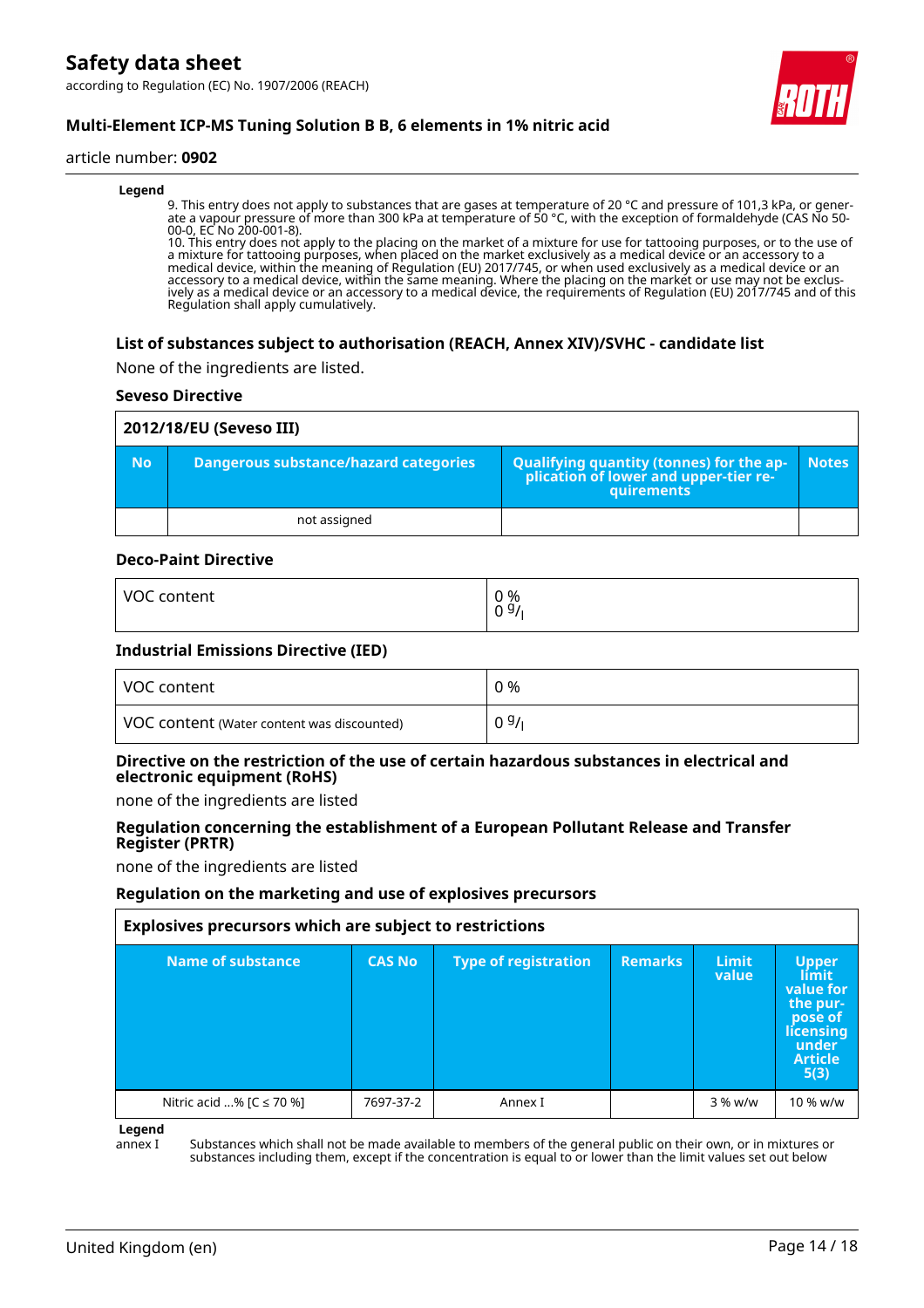

#### article number: **0902**

#### **Additional statements**

If the product is passed on to third parties, in accordance with Article 7 "Notification of the supply chain" of Regulation EU 2019/1148, the information obligation is subject to the entire supply chain and all other provisions mentioned in Article 7 on restricted and regulated raw materials.

#### **Regulation on drug precursors**

none of the ingredients are listed

#### **Regulation on substances that deplete the ozone layer (ODS)**

none of the ingredients are listed

#### **Regulation concerning the export and import of hazardous chemicals (PIC)**

none of the ingredients are listed

#### **Regulation on persistent organic pollutants (POP)**

none of the ingredients are listed

#### **Other information**

Directive 94/33/EC on the protection of young people at work. Observe employment restrictions under the Maternity Protection Directive (92/85/EEC) for expectant or nursing mothers.

#### **National inventories**

| <b>Country</b> | <b>Inventory</b> | <b>Status</b>                  |  |
|----------------|------------------|--------------------------------|--|
| AU             | <b>AICS</b>      | not all ingredients are listed |  |
| CA             | <b>DSL</b>       | not all ingredients are listed |  |
| <b>CN</b>      | <b>IECSC</b>     | not all ingredients are listed |  |
| EU             | <b>ECSI</b>      | all ingredients are listed     |  |
| EU             | REACH Reg.       | not all ingredients are listed |  |
| JP             | <b>CSCL-ENCS</b> | not all ingredients are listed |  |
| KR             | KECI             | not all ingredients are listed |  |
| <b>MX</b>      | <b>INSQ</b>      | not all ingredients are listed |  |
| NZ             | <b>NZIOC</b>     | not all ingredients are listed |  |
| <b>PH</b>      | <b>PICCS</b>     | not all ingredients are listed |  |
| <b>TR</b>      | <b>CICR</b>      | not all ingredients are listed |  |
| <b>TW</b>      | <b>TCSI</b>      | all ingredients are listed     |  |
| <b>US</b>      | <b>TSCA</b>      | not all ingredients are listed |  |

**Legend**

| redena       |                                                                         |
|--------------|-------------------------------------------------------------------------|
| AICS         | Australian Inventory of Chemical Substances                             |
| <b>CICR</b>  | Chemical Inventory and Control Regulation                               |
|              | CSCL-ENCS List of Existing and New Chemical Substances (CSCL-ENCS)      |
| <b>DSL</b>   | Domestic Substances List (DSL)                                          |
| <b>ECSI</b>  | EC Substance Inventory (EINECS, ELINCS, NLP)                            |
| <b>IECSC</b> | Inventory of Existing Chemical Substances Produced or Imported in China |
| INSO         | National Inventory of Chemical Substances                               |
| KECI         | Korea Existing Chemicals Inventory                                      |
| NZIoC        | New Zealand Inventory of Chemicals                                      |
| <b>PICCS</b> | Philippine Inventory of Chemicals and Chemical Substances (PICCS)       |
|              | REACH Reg. REACH registered substances                                  |
| TCSI         | Taiwan Chemical Substance Inventory                                     |
| <b>TSCA</b>  | Toxic Substance Control Act                                             |

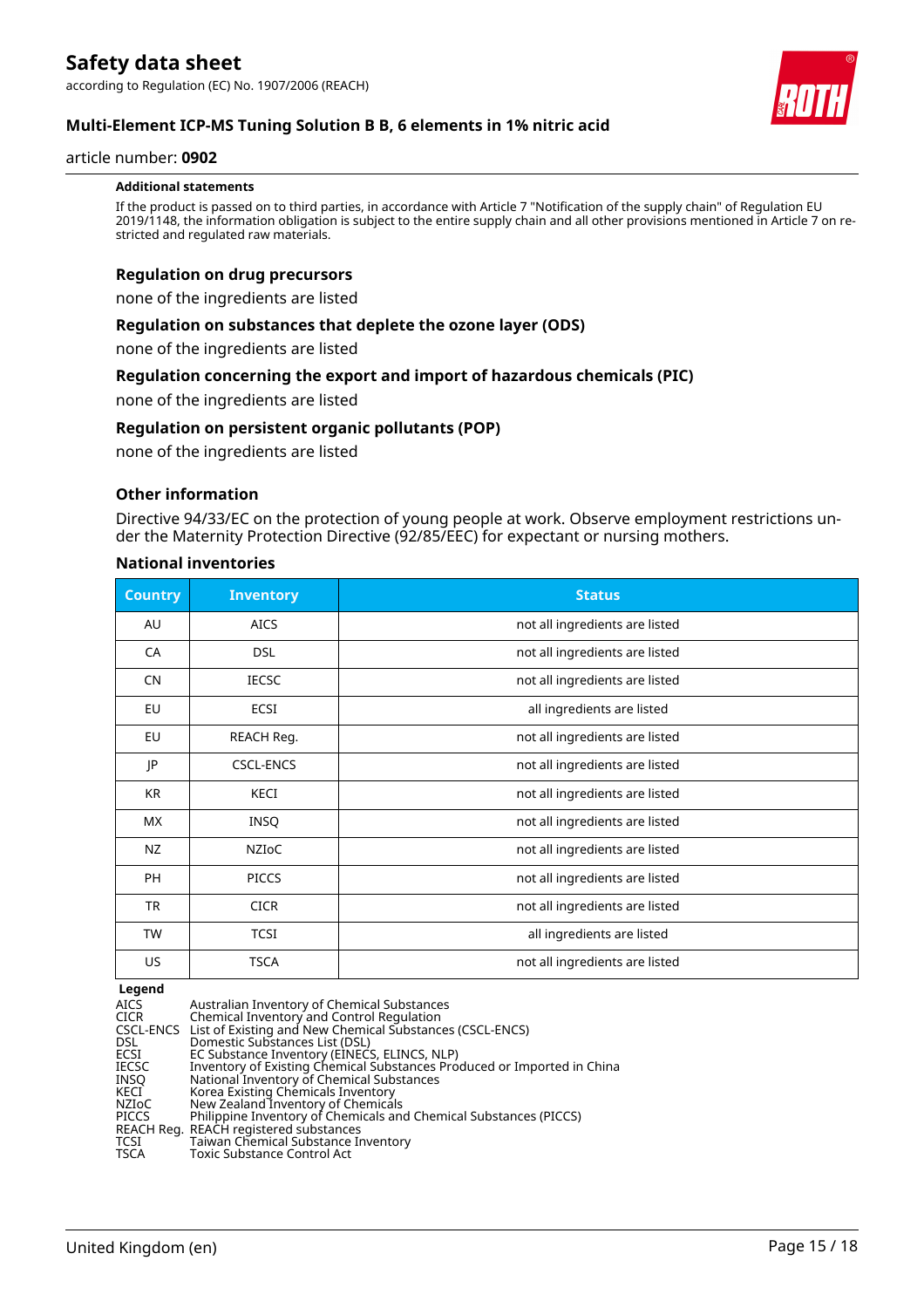according to Regulation (EC) No. 1907/2006 (REACH)



article number: **0902**

## **15.2 Chemical Safety Assessment**

Chemical safety assessments for substances in this mixture were not carried out.

# **SECTION 16: Other information**

#### **Indication of changes (revised safety data sheet)**

Alignment to regulation: Regulation (EC) No. 1907/2006 (REACH), amended by 2020/878/EU

| <b>Section</b> | <b>Former entry (text/value)</b>                                                    | <b>Actual entry (text/value)</b>                                                                                                | Safety-<br>relev-<br>ant |
|----------------|-------------------------------------------------------------------------------------|---------------------------------------------------------------------------------------------------------------------------------|--------------------------|
| 2.1            |                                                                                     | Classification according to Regulation (EC) No<br>1272/2008 (CLP):<br>change in the listing (table)                             | yes                      |
| 2.1            | Remarks:<br>For full text of Hazard- and EU Hazard-state-<br>ments: see SECTION 16. |                                                                                                                                 | yes                      |
| 2.2            |                                                                                     | Pictograms:<br>change in the listing (table)                                                                                    | yes                      |
| 2.2            |                                                                                     | Precautionary statements - prevention:<br>change in the listing (table)                                                         | yes                      |
| 2.2            | Precautionary statements - response                                                 |                                                                                                                                 | yes                      |
| 2.2            |                                                                                     | Precautionary statements - response:<br>change in the listing (table)                                                           | yes                      |
| 2.2            | Hazardous ingredients for labelling:<br>Nitric acid                                 | Hazardous ingredients for labelling:<br>Nitric acid % [C ≤ 70 %]                                                                | yes                      |
| 2.2            | contains:<br>Nitric acid                                                            | contains:<br>Nitric acid % [C ≤ 70 %]                                                                                           | yes                      |
| 2.3            | Other hazards:<br>There is no additional information.                               | Other hazards                                                                                                                   | yes                      |
| 2.3            |                                                                                     | Results of PBT and vPvB assessment:<br>This mixture does not contain any substances<br>that are assessed to be a PBT or a vPvB. | yes                      |

Restructuring: section 9, section 14

#### **Abbreviations and acronyms**

| Abbr.      | <b>Descriptions of used abbreviations</b>                                                                                                                                                                                       |
|------------|---------------------------------------------------------------------------------------------------------------------------------------------------------------------------------------------------------------------------------|
| 2006/15/EC | Commission Directive establishing a second list of indicative occupational exposure limit values in imple-<br>mentation of Council Directive 98/24/EC and amending Directives 91/322/EEC and 2000/39/EC                         |
| Acute Tox. | Acute toxicity                                                                                                                                                                                                                  |
| <b>ADN</b> | Accord européen relatif au transport international des marchandises dangereuses par voies de naviga-<br>tion intérieures (European Agreement concerning the International Carriage of Dangerous Goods by In-<br>land Waterways) |
| <b>ADR</b> | Accord relatif au transport international des marchandises dangereuses par route (Agreement concern-<br>ing the International Carriage of Dangerous Goods by Road)                                                              |
| <b>ATE</b> | <b>Acute Toxicity Estimate</b>                                                                                                                                                                                                  |
| CAS        | Chemical Abstracts Service (service that maintains the most comprehensive list of chemical substances)                                                                                                                          |
| Ceiling-C  | Ceiling value                                                                                                                                                                                                                   |
| CI P       | Requlation (EC) No 1272/2008 on classification, labelling and packaging of substances and mixtures                                                                                                                              |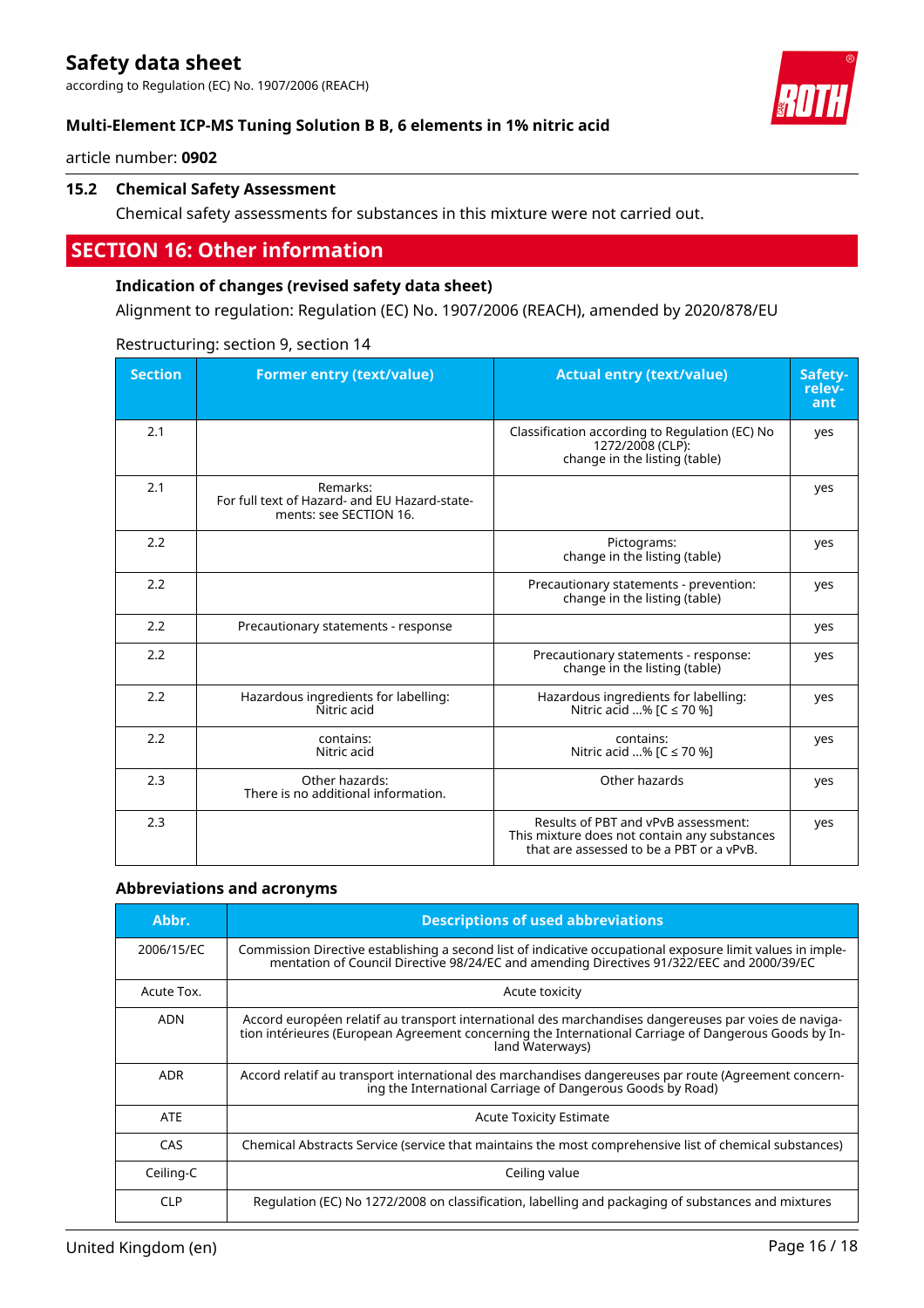according to Regulation (EC) No. 1907/2006 (REACH)



# **Multi-Element ICP-MS Tuning Solution B B, 6 elements in 1% nitric acid**

# article number: **0902**

| Abbr.           | <b>Descriptions of used abbreviations</b>                                                                                                                                              |
|-----------------|----------------------------------------------------------------------------------------------------------------------------------------------------------------------------------------|
| <b>DGR</b>      | Dangerous Goods Regulations (see IATA/DGR)                                                                                                                                             |
| EC No           | The EC Inventory (EINECS, ELINCS and the NLP-list) is the source for the seven-digit EC number, an identi-<br>fier of substances commercially available within the EU (European Union) |
| EH40/2005       | EH40/2005 Workplace exposure limits (http://www.nationalarchives.gov.uk/doc/open-government-li-<br>cence/)                                                                             |
| <b>EINECS</b>   | European Inventory of Existing Commercial Chemical Substances                                                                                                                          |
| <b>ELINCS</b>   | European List of Notified Chemical Substances                                                                                                                                          |
| EmS             | <b>Emergency Schedule</b>                                                                                                                                                              |
| Eye Dam.        | Seriously damaging to the eye                                                                                                                                                          |
| Eye Irrit.      | Irritant to the eye                                                                                                                                                                    |
| GHS             | "Globally Harmonized System of Classification and Labelling of Chemicals" developed by the United Na-<br>tions                                                                         |
| <b>IATA</b>     | <b>International Air Transport Association</b>                                                                                                                                         |
| <b>IATA/DGR</b> | Dangerous Goods Regulations (DGR) for the air transport (IATA)                                                                                                                         |
| <b>ICAO</b>     | <b>International Civil Aviation Organization</b>                                                                                                                                       |
| ICAO-TI         | Technical instructions for the safe transport of dangerous goods by air                                                                                                                |
| <b>IMDG</b>     | <b>International Maritime Dangerous Goods Code</b>                                                                                                                                     |
| IMDG-Code       | International Maritime Dangerous Goods Code                                                                                                                                            |
| index No        | The Index number is the identification code given to the substance in Part 3 of Annex VI to Regulation<br>(EC) No 1272/2008                                                            |
| <b>IOELV</b>    | Indicative occupational exposure limit value                                                                                                                                           |
| <b>LC50</b>     | Lethal Concentration 50%: the LC50 corresponds to the concentration of a tested substance causing 50 %<br>lethality during a specified time interval                                   |
| Met. Corr.      | Substance or mixture corrosive to metals                                                                                                                                               |
| <b>NLP</b>      | No-Longer Polymer                                                                                                                                                                      |
| Ox. Liq.        | Oxidising liquid                                                                                                                                                                       |
| <b>PBT</b>      | Persistent, Bioaccumulative and Toxic                                                                                                                                                  |
| ppm             | Parts per million                                                                                                                                                                      |
| <b>REACH</b>    | Registration, Evaluation, Authorisation and Restriction of Chemicals                                                                                                                   |
| <b>RID</b>      | Règlement concernant le transport International ferroviaire des marchandises Dangereuses (Regula-<br>tions concerning the International carriage of Dangerous goods by Rail)           |
| Skin Corr.      | Corrosive to skin                                                                                                                                                                      |
| Skin Irrit.     | Irritant to skin                                                                                                                                                                       |
| <b>STEL</b>     | Short-term exposure limit                                                                                                                                                              |
| <b>SVHC</b>     | Substance of Very High Concern                                                                                                                                                         |
| <b>TWA</b>      | Time-weighted average                                                                                                                                                                  |
| <b>VOC</b>      | Volatile Organic Compounds                                                                                                                                                             |
| vPvB            | Very Persistent and very Bioaccumulative                                                                                                                                               |